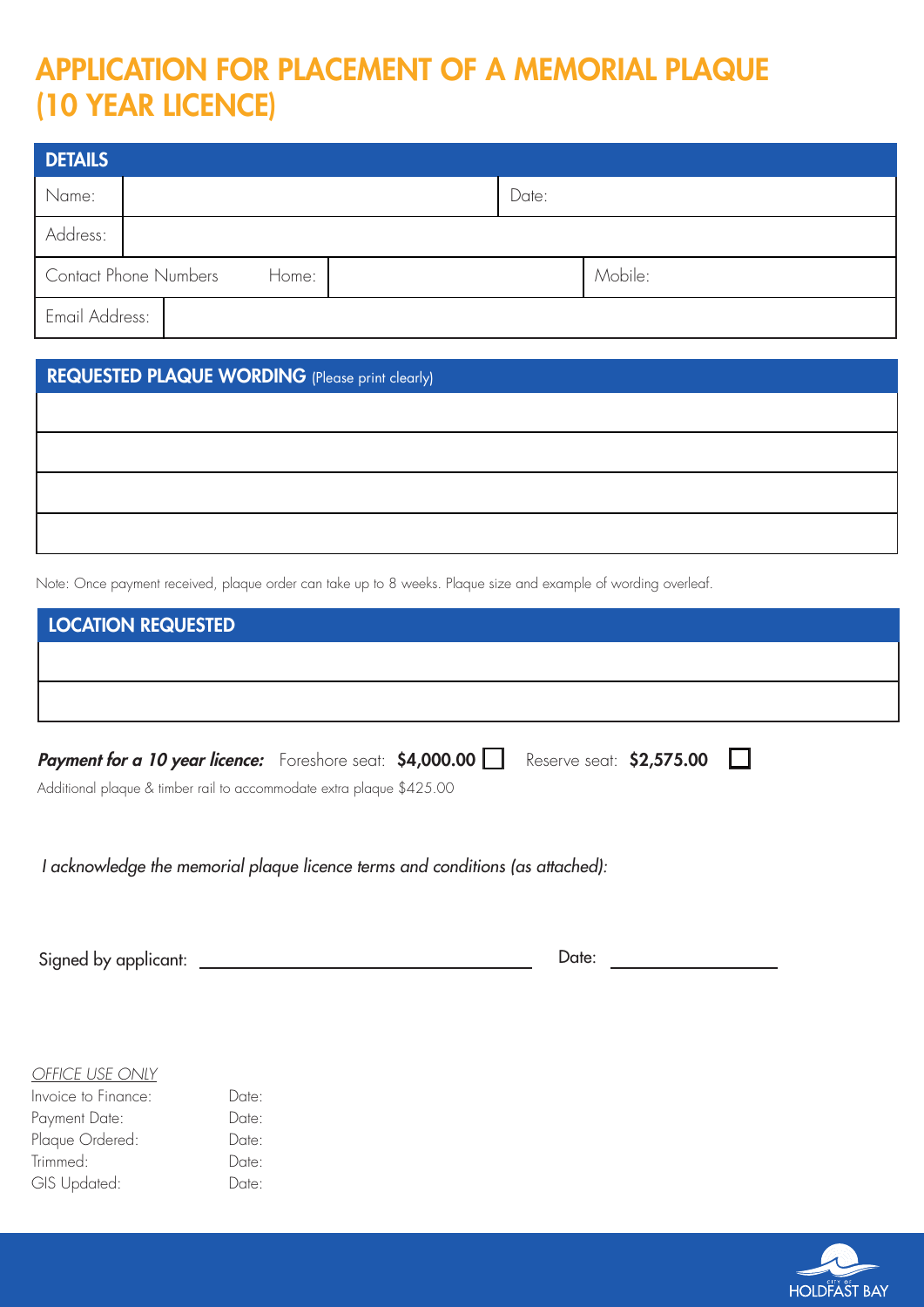# EXAMPLE OF PLAQUE

Plaque shown at actual size (23cm x 7.5cm) with example of text

(Council reserves the right to refuse any application with wording that is deemed to be unsuitable or offensive)



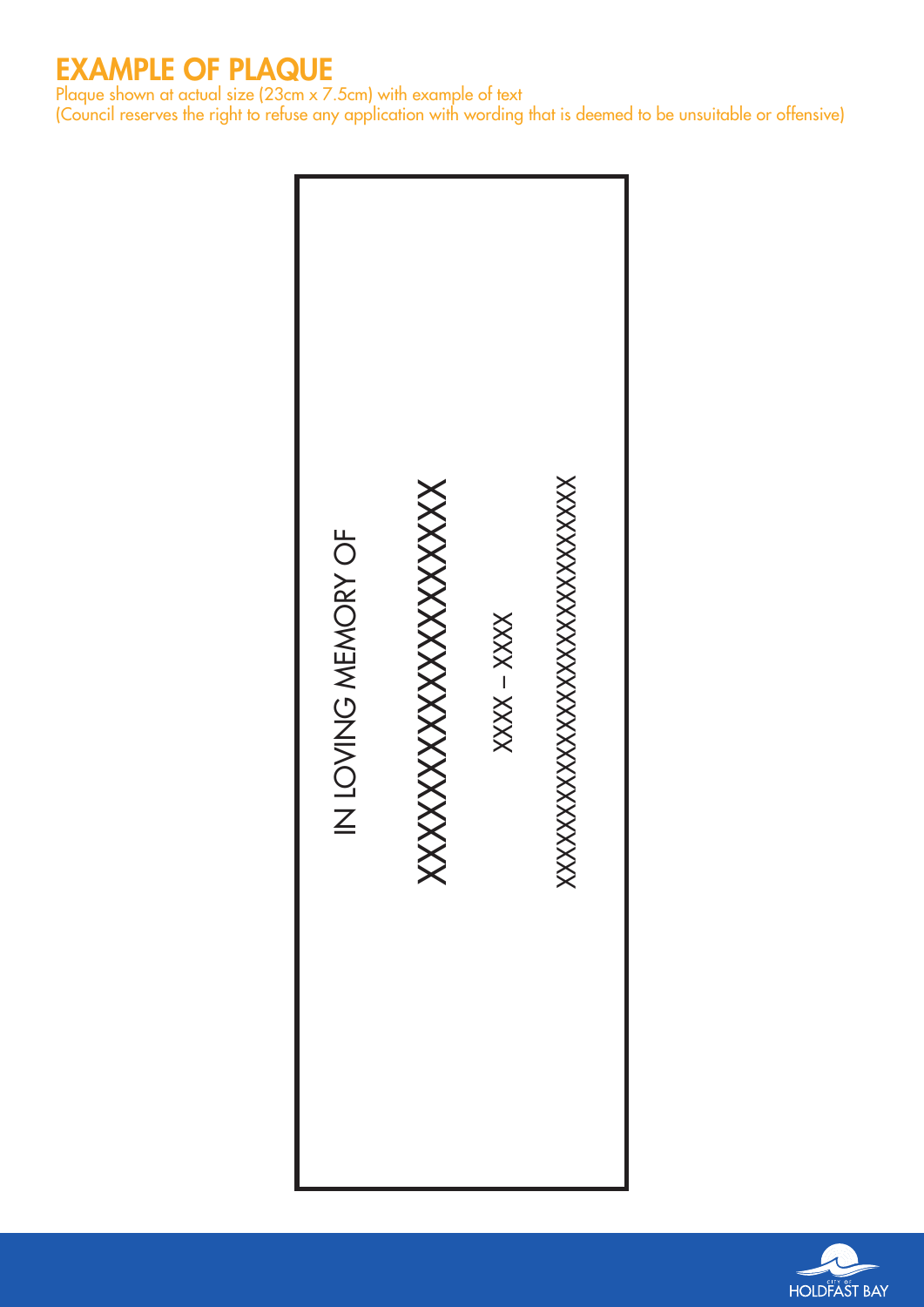# MEMORIAL PLAQUE TERMS AND CONDITIONS

# These T&Cs apply where The City of Holdfast Bay accepts your application to attach a Memorial Plaque to a Seat

## 1. Definitions

In these Terms:

Agreement means the Council's contract with you in relation to a Memorial Plaque, which is made up of your Application, the Memorials Policy and these Terms;

Australian Consumer Law means Schedule 2 of the Competition and Consumer Act 2010 (Cth) and the corresponding provisions of the relevant State and Territory fair trading acts;

Commencement Date means the date on which the Council informs you that the Memorial Plaque has been attached to the Seat;

**Consumer Guarantee** means a right or guarantee under the Australian Consumer Law that cannot lawfully be excluded;

Initial Term means the period commencing on the Commencement Date and ending on the 10th anniversary of the Commencement Date;

Memorial Plaque means a memorial plaque in such dimensions and form as may be determined by the Council in its absolute discretion, bearing such name or other personal details as may be nominated by you in the Application or otherwise approved by the Council;

Memorials Policy means any policy published by the Council governing the grant of rights by Council in relation to memorial plaques, as amended or varied by the Council from time to time;

Renewal Term means the further term provided for in the Memorials Policy as at the 10th anniversary of the Commencement Date;

**Seat** means a seat, usually in the form of a park bench, in a style and colour as may be decided upon by Council in its absolute discretion, owned and maintained by the Council and to which the Council has determined that a Memorial Plaque may be affixed; and

Term means the Initial Term, plus the Renewal Term (if any).

#### 2. Agreement

- 2.1 To the extent required by law, the Agreement includes all those statutory rights (if any) which you are entitled to and which the Council is not capable of excluding, restricting or modifying, including under the Australian Consumer Law.
- 2.2 Subject to clause 2.1 and unless otherwise agreed in writing by the Council, you acknowledge and agree that these Terms and Conditions take precedence over all other conditions and apply regardless of any other documents, prior discussions, understandings and arrangements (written or oral, express or implied) and other representations (contractual or otherwise) that you may have or have had with the Council.
- **2.3** In the event of any inconsistency between them, the documents comprising this Agreement will apply in the following order of precedence:
- (a) these Terms and Conditions;
- (b) the Memorials Policy; and
- (c) the Application

### 3. Applications

3.1 The Council may choose to accept or refuse your Application, or part of your Application, in its discretion, but if your Application is refused, Council will provide reasons for the refusal.

- 3.2 You may withdraw your Application before it is accepted by the Council and in that event you will not have to pay any fee in relation to it (Fee).
- 3.3 Once your Application has been accepted by the Council, you can only withdraw the Application if the Council agrees, and in that event you will be required to pay any reasonable costs incurred by the Council up to the time of withdrawal (including the cost of any materials purchased and any work undertaken in relation to the Memorial Plaque or the Seat). Any balance of the Fee beyond those costs will be repaid to you within 30 business days of the Council accepting the withdrawal.

#### 4. Fee

4.1 The Fee will be as set out in the Application form applicable at the time the Application is made by you, and will also be published annually as part of the Council's Fees and Charges.

#### 5. Payment

5.1 You must pay the Fee in full at the time of submitting the Application. If you fail to do so, the Council may refuse your Application.

#### 6. Information supplied by you

- 6.1 You must specify in the Application the text to be included on the Memorial Plaque. The Council has the right to approve in full, or request variations to, any text specified in an Application.
- 6.2 You are responsible for the completeness and accuracy of any text to be included on the Memorial Plaque. The Council accepts no responsibility for any liability arising from any error or inaccuracy in the text included on a Memorial Plaque where the final inscription reflects the details contained in your Application or otherwise agreed between you and the Council, and you agree to release the Council from any such liability.

# 7. Your rights and obligations

- 7.1 Your rights under the terms of this Agreement are limited to the right to have the Memorial Plaque affixed to a Seat during the Term and to have the Council observe its obligations under clause 8.
- 7.2 You acknowledge and agree that you have no proprietary right, title or interest in the Memorial Plaque or the Seat or the surrounding environment in which the Seat is located.
- 7.3 During the Term, you must ensure that you provide the Council with up to date contact details (name, phone number and email address) for an appropriate representative to whom all correspondence will be directed in relation to this Agreement.

# 8. Rights and Obligations of Council

- 8.1 Title and risk in the Memorial Plaque and the Seat will remain at all times with the Council.
- 8.2 Within a reasonable period after you pay the Fee in full, the Council will undertake all work associated with:
- (a) purchasing and arranging for the production of the Memorial Plaque;
- (b) identifying a suitable Seat and
- (c) affixing the Memorial Plaque to the Seat.